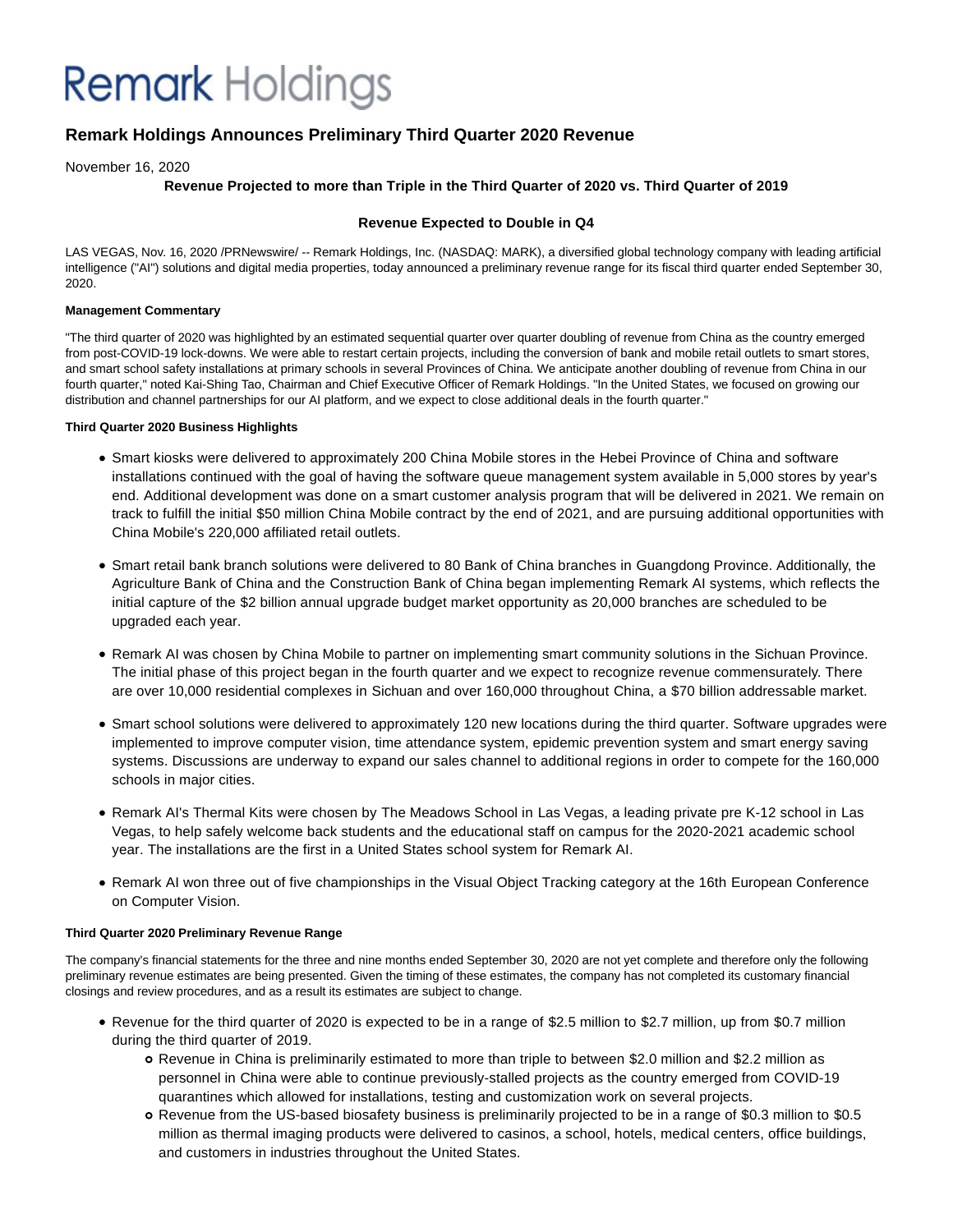The estimated preliminary financial information set forth above has been prepared by, and is the responsibility of, the company's management. The preliminary estimates are subject to revision as the company finalizes the preparation of its financial statements and disclosures for the three and nine months ended September 30, 2020, and such revisions may be significant. As a result, and in connection with the company's quarterly closing and review process for the third quarter of 2020, the company may identify items that would require adjustments to the preliminary estimates as set forth above. Accordingly, the final results and other disclosures as of September 30, 2020 and for the three months ended September 30, 2020 may differ materially from the preliminary estimated financial data. The preliminary estimated financial data should not be viewed as a substitute for financial statements prepared in accordance with accounting principles generally accepted in the United States. The company expects to file its Quarterly Report on Form 10-Q for the quarter ended September 30, 2020 no later than November 23, 2020. The company's auditors have not audited, reviewed, compiled, or applied agreed-upon procedures with respect to the preliminary estimated financial data set forth above and, therefore, they do not express an opinion or any other form of assurance with respect thereto.

"Our business has gone through a major transformation. We spent the past five years building a robust AI platform that has been recognized as having superior commercial solutions in the areas of computer vision. We spent the past three years working to commercialize the technology with world-class companies such as China Mobile. Now, going into the fourth quarter of 2020 and the first quarter of 2021, we are poised to report significant revenue growth from China while simultaneously addressing large total addressable market opportunities, and signing up new channel partners. Finally, we are confident that we will have the opportunity to monetize our stake in Sharecare which will provide us with ample capital to execute all of our growth opportunities, potentially repurchase shares and maintain a rock-solid balance sheet," concluded Mr. Tao.

#### **Conference Call Information**

Management will hold a conference call this afternoon at 4:30 p.m. Eastern Time (1:30 p.m. Pacific Time) to discuss the preliminary financial results and provide an update on recent business developments. A question and answer session will follow management's presentation.

The live conference may be accessed via telephone or online webcast.

Date: Monday, November 16, 2020 Time: 4:30 p.m. Eastern time (1:30 p.m. Pacific time) Toll-Free Number: 888.394.8218 International Number: 323.701.0225 Conference ID: 5959322

Online Webcast[: http://public.viavid.com/index.php?id=142405.](https://c212.net/c/link/?t=0&l=en&o=2983593-1&h=3197042836&u=http%3A%2F%2Fpublic.viavid.com%2Findex.php%3Fid%3D142405&a=http%3A%2F%2Fpublic.viavid.com%2Findex.php%3Fid%3D142405) 

Participants are advised to login for the live webcast 10 minutes prior to the scheduled start time.

A replay of the call will be available after 7:30 p.m. Eastern time on the same day through November 21, 2020.

Toll-Free Replay Number: 844.512.2921 International Replay Number: 412.317.6671 Replay ID: 5959322

# **Remark Holdings**

#### **About Remark Holdings, Inc.**

Remark Holdings, Inc. (NASDAQ: [MARK\)](https://c212.net/c/link/?t=0&l=en&o=2983593-1&h=1766341674&u=http%3A%2F%2Fwww.remarkholdings.com%2F&a=MARK) delivers an integrated suite of AI solutions that enable businesses and organizations to solve problems, reduce risk and deliver positive outcomes. The company's easy-to-install AI products are being rolled out in a wide range of applications within the retail, public safety and workplace arenas. The company also owns and operates an e-commerce digital media property focused on a luxury beach lifestyle. The company is headquartered in Las Vegas, Nevada, with additional operations in Los Angeles, California and in Beijing, Shanghai, Chengdu and Hangzhou, China. For more information, please visit the company's website at [www.remarkholdings.com.](https://c212.net/c/link/?t=0&l=en&o=2983593-1&h=3847628944&u=http%3A%2F%2Fwww.remarkholdings.com%2F&a=www.remarkholdings.com)

#### **Forward-Looking Statements**

This press release may contain forward-looking statements, including information relating to future events, future financial performance, strategies, expectations, competitive environment and regulation. Words such as "may," "should," "could," "would," "predicts," "potential," "continue," "expects," "anticipates," "future," "intends," "plans," "believes," "estimates," and similar expressions, as well as statements in future tense, identify forwardlooking statements. These statements involve known and unknown risks, uncertainties and other factors, including those discussed in Part I, Item 1A. Risk Factors in Remark Holdings' Annual Report on Form 10-K and Remark Holdings' other filings with the SEC. Any forward-looking statements reflect Remark Holdings' current views with respect to future events, are based on assumptions and are subject to risks and uncertainties. Given such uncertainties, you should not place undue reliance on any forward-looking statements, which represent Remark Holdings' estimates and assumptions only as of the date hereof. Except as required by law, Remark Holdings undertakes no obligation to update or revise publicly any forward-looking statements after the date hereof, whether as a result of new information, future events or otherwise.

#### **Company Contacts**

E. Brian Harvey Senior Vice President of Capital Markets and Investor Relations Remark Holdings, Inc. [ebharvey@remarkholdings.com](mailto:ebharvey@remarkholdings.com) 702-701-9514

Fay Tian Vice President of Investor Relations